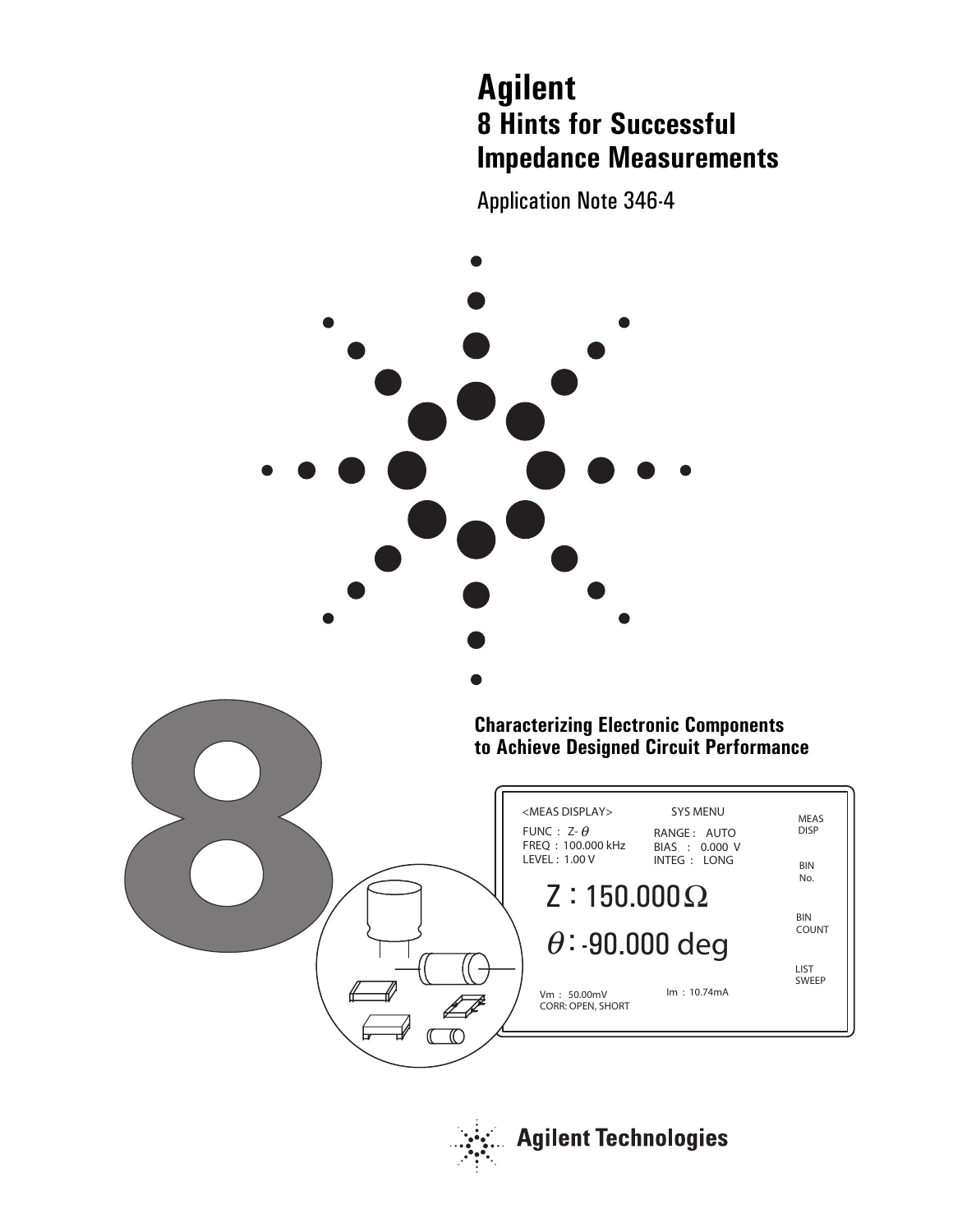## **Contents**

- **HINT 1. Impedance Parameters**
- **HINT 2. Measurements Depend on Test Conditions**
- **HINT 3. Choose Appropriate Instrument Display Parameter**
- **HINT 4. A Measurement Technique has Limitations**
- **HINT 5. Perform Calibration**
- **HINT 6. Perform Compensation**
- **HINT 7. Understanding Phase Shift and Port Extension Effects**
- **HINT 8. Fixture and Connector Care**

## **Impedance Measurements for Engineers**

Impedance is measured using a variety of techniques. A particular technique is selected according to the test frequency, the impedance parameter to be measured and the preferred display parameters.

#### The **Auto-Balancing Bridge**

technique is exceptionally accurate over a broad impedance range (mΩ to the order of 100  $MΩ$ ). The frequency range this technique can be applied to is from a few Hz to 110 MHz.

The **IV** and **RF-IV** techniques are also very accurate over a broad impedance range (mΩ to  $MΩ$ ). These techniques can be applied from 40 Hz to 3 GHz.

#### The **Transmission/Reflection**

technique is applied over the broadest frequency range (5 Hz to 110 GHz). This technique delivers exceptional accuracy near 50  $\Omega$  or 75 Ω.

LCR meters and impedance analyzers are differentiated primarily by display properties. An LCR meter displays numeric data, while an impedance analyzer can display data in either numeric or graphic formats. The techniques employed by these instruments are independent of analyzer type, and can be RF-IV, IV or Auto-Balancing Bridge (depending on frequency).

Engineers perform impedance measurements for a variety of reasons. In a typical application, an electronic component used in a new circuit design is characterized. Normally, component manufacturers state only nominal impedance values.

Design decisions, as well as decisions affecting the production of the assembled product, depend to some degree on the impedance values attributed to the product's components. The performance and quality of the final product are therefore determined in part by the accuracy and thoroughness with which its components are characterized.

This application note provides helpful information for using the Auto-Balancing Bridge, IV and RF-IV techniques. Refer to Agilent Application Note 1291-1, *8 Hints for Making Better Network Analyzer Measurements* (literature number 5965-8166E) for information on the Transmission/Reflection technique.

![](_page_1_Figure_21.jpeg)

**Figure 0-1. Accuracy Profile**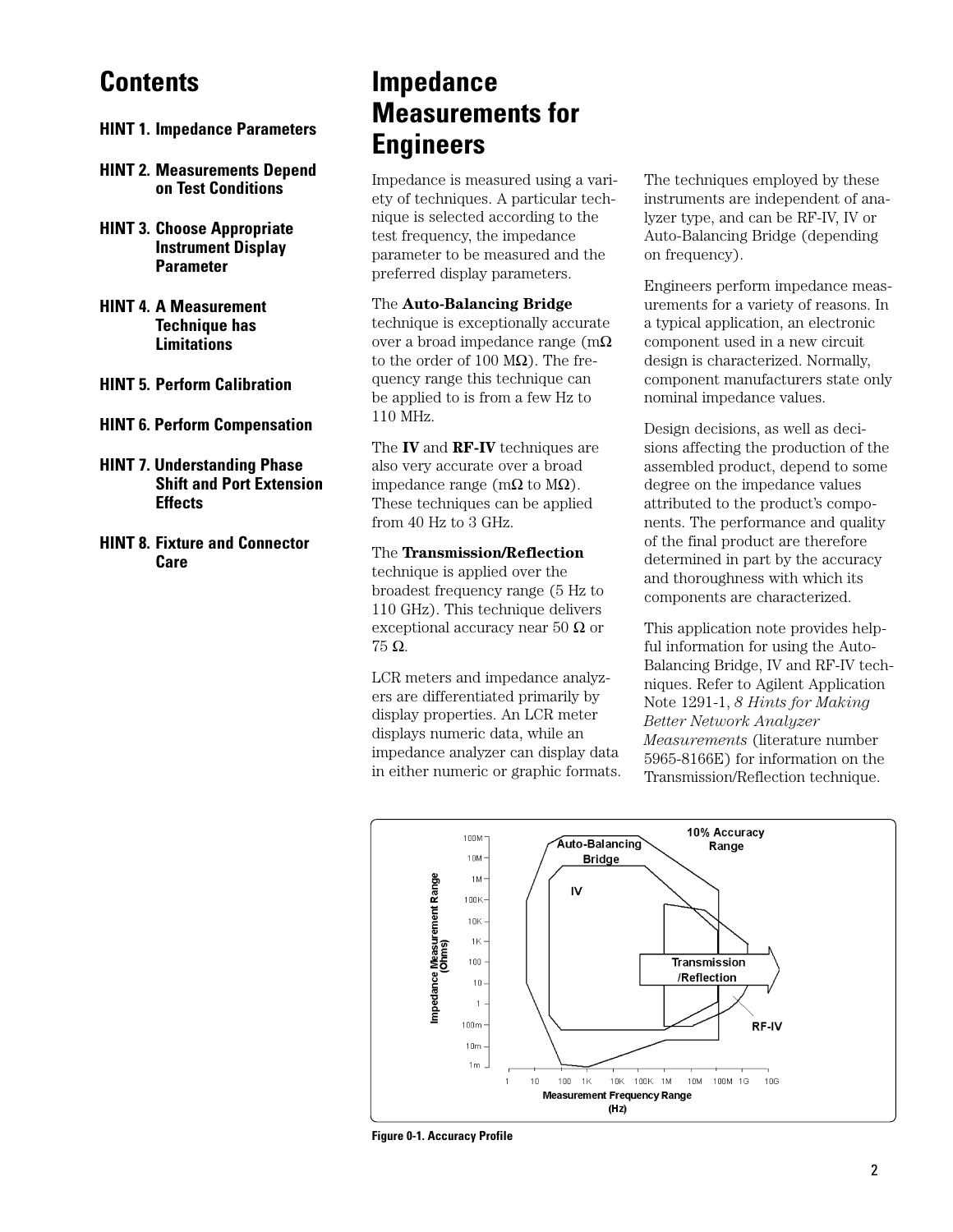### **HINT 1. Impedance Parameters**

Impedance is a parameter used to evaluate the characteristics of electronic components. Impedance (Z) is defined as the total opposition a component offers to the flow of an alternating current (AC) at a given frequency.

Impedance is represented as a complex, vector quantity. A polar coordinate system is used to map the vector, where quadrants one and two correspond respectively to passive inductance and passive capacitance. Quadrants three and four correspond to negative resistance. The impedance vector consists of a real part, resistance (R), and an imaginary part, reactance (X).

Figure 1-1 shows the impedance vector mapped in quadrant one of the polar coordinate system.

Capacitance (C) and inductance (L) are derived from resistance (R) and reactance (X). The two forms of reactance are inductive  $(X_L)$  and capacitive  $(X_C)$ .

The Quality Factor (Q) and the Dissipation Factor (D) are also derived from resistance and reactance. These parameters serve as measures of reactance purity. When Q is larger or D is smaller, the quality is better. Q is defined as the ratio of the energy stored in a component to the energy dissipated by the component. D is the inverse of Q. D is also equal to "tan  $\delta$ ", where  $\delta$  is the dielectric loss angle ( $\delta$  is the complementary angle to  $θ$ , the phase angle). Both D and Q are dimensionless quantities.

Figure 1-2 describes the relationship between impedance and these derived parameters.

![](_page_2_Figure_7.jpeg)

![](_page_2_Figure_8.jpeg)

**Figure 1-1. Impedance Vector Figure 1-2. Capacitor and Inductor Parameters**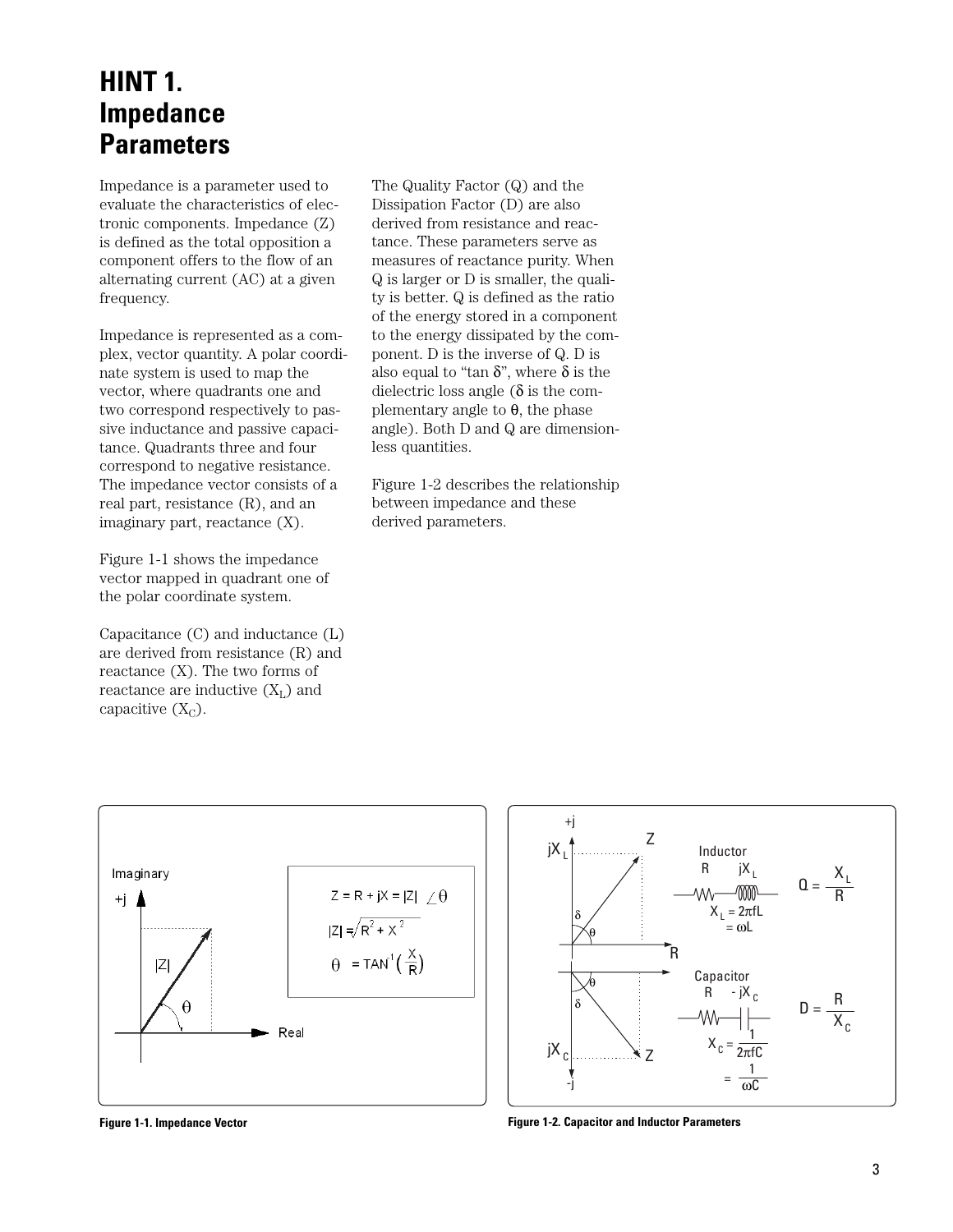## **HINT 2. Measurements Depend on Test Conditions**

A manufacturer's stated impedance values represent the performance of a component under specific test conditions, as well as the tolerance permitted during manufacture. When circuit performance requires more accurate characterization of a component, it is necessary to verify the stated values, or to evaluate component performance under operating conditions (usually different than the manufacturer's test conditions).

Frequency dependency is common to all components because of parasitic inductance, capacitance and resistance.

Figure 2-1 describes ideal and parasitic frequency characteristics of a typical capacitor.

![](_page_3_Figure_4.jpeg)

**Figure 2-1. Frequency Characteristics of a Capacitor**

Signal level (AC) dependency is exhibited in the following ways (see Figure 2-2):

- Capacitance is dependent on AC voltage level (dielectric constant, K, of the substrate).
- Inductance is dependent on AC current level (electromagnetic hysteresis of the core material).

The AC voltage across the component can be derived from the component's impedance, the source resistance, and the signal source output (Figure 2-3).

An automatic level control (ALC) function maintains a constant voltage across the DUT (device under test). It is possible to write an ALC program for instruments that have a level monitor function, but not a built-in ALC.

Control of measurement integration time allows reduction of unwanted signals. The averaging function is used to reduce the effects of random noise. Increasing the integration time or averaging allows improved precision, but with slower measurement speed. Detailed explanations of these test parameters can be found in the instrument operating manuals.

Other physical and electrical factors that affect measurement results include DC bias, temperature, humidity, magnetic fields, light, atmosphere, vibration, and time.

![](_page_3_Figure_13.jpeg)

![](_page_3_Figure_14.jpeg)

**Figure 2-2. Signal Level Dependency Figure 2-3. Applied Signal and Constant Level Mechanism**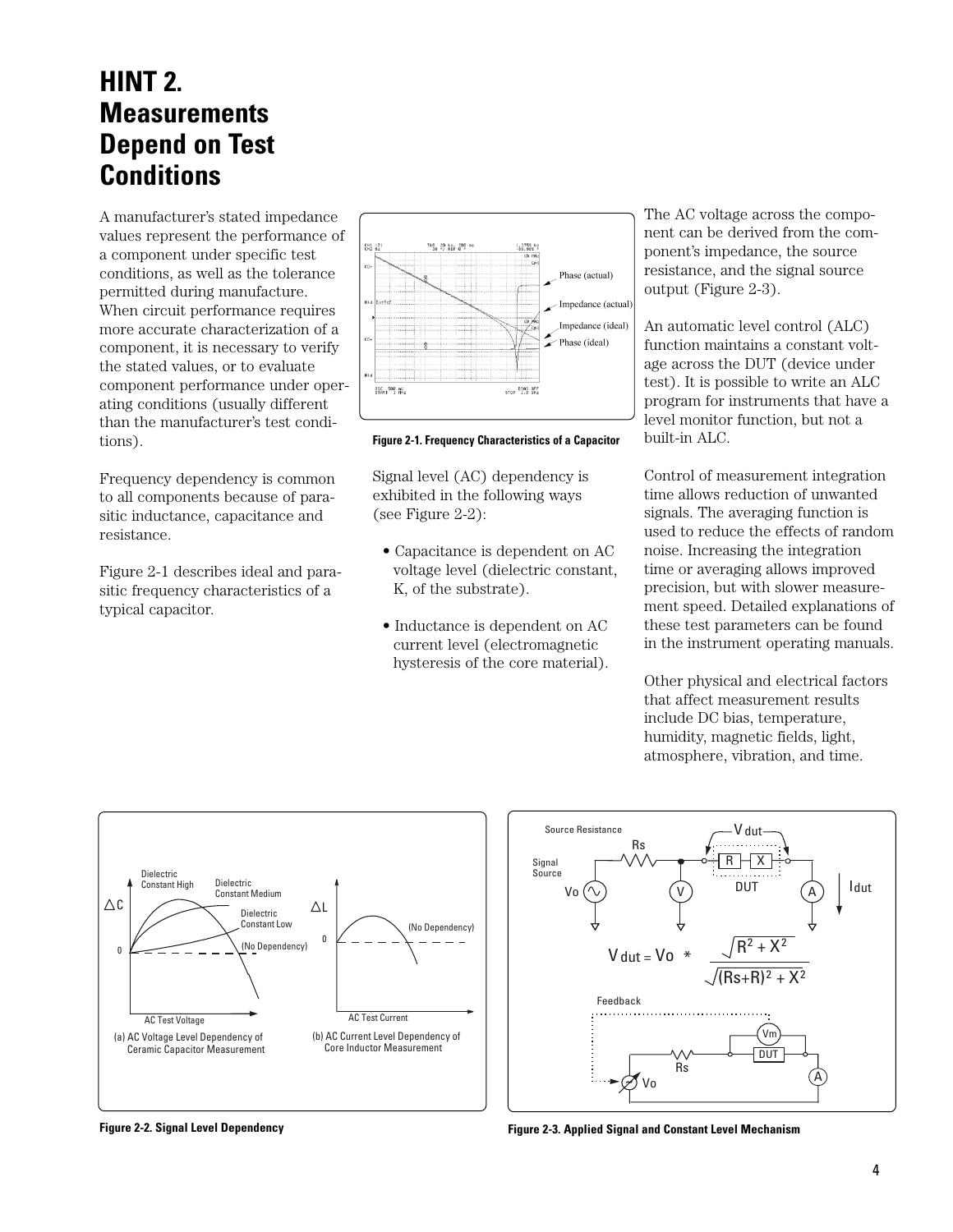### **HINT 3. Choose Appropriate Instrument Display Parameter**

Many modern impedance measuring instruments measure the real and the imaginary parts of an impedance vector and then convert them into the desired parameters.

When a measurement is displayed as impedance  $(Z)$  and phase  $(θ)$ , the primary element (R, C, or L) as well as any parasitics are all represented in the  $|Z|$  and  $θ$  data.

When parameters other than impedance and phase angle are displayed, a two-element model of the component is used. These two-element models are based on a series or parallel circuit mode (Figure 3-1), and are distinguished by the subscripts "p" for parallel and "s" for series (Rp, Rs, Cp, Cs, Lp, or Ls).

No circuit components are purely resistive or purely reactive. A typical component contains many parasitic elements. With the combination of primary and parasitic elements, a component acts like a complex circuit.

Recent, advanced impedance analyzers have an Equivalent Circuit Analysis Function that allows analysis of the measurement result in the form of three- or four-element circuit models (Figure 3-2). Use of this function enables a more complete characterization of a component's complex residual elements.

![](_page_4_Figure_6.jpeg)

![](_page_4_Figure_7.jpeg)

![](_page_4_Figure_8.jpeg)

**Figure 3-1. Measurement Circuit Mode Figure 3-2. Equivalent Circuit Analysis Function**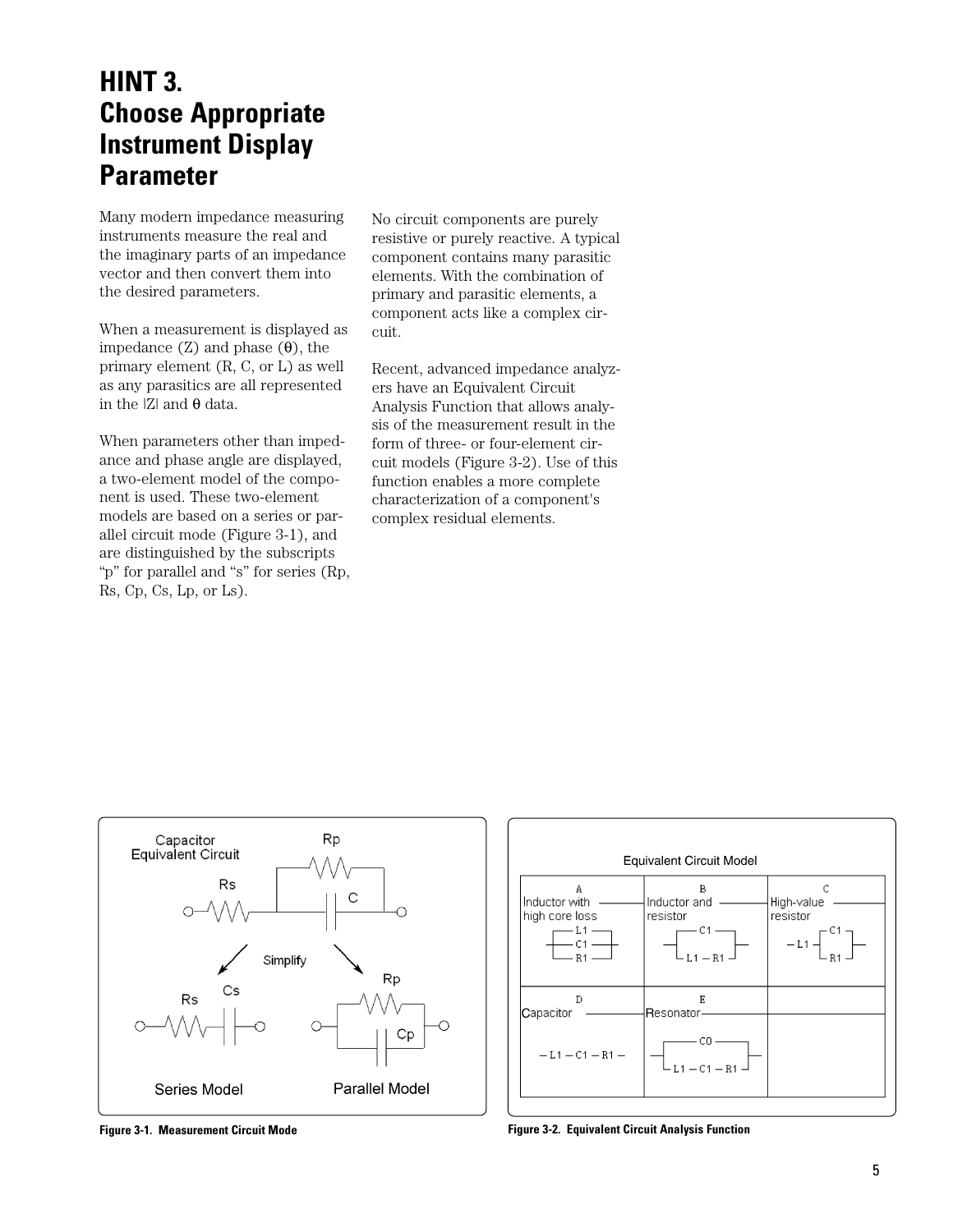### **HINT 4. A Measurement Technique Has Limitations**

The most frequently asked question in engineering and manufacturing is probably: "How accurate is the data?"

Instrument accuracy depends on the impedance values being measured, as well as the measurement technology employed (see Figure 0-1).

To determine the accuracy of a measurement, compare the measured impedance value of the DUT to the instrument accuracy for the applicable test conditions.

Figure 4-1 shows that a 1 nF capacitor measured at 1 MHz exhibits an impedance of 159  $Ω$ .

Instrument accuracy specifications for D or Q measurements are usually different than accuracy specifications for other impedance terms.

In the case of a low-loss (low-D/high-Q) component, the R-value is very small relative to the X-value. Small changes in R result in large changes in Q (Figure 4-2).

The measurement error is on the order of the measured R-value. This can result in negative D or Q values.

Be aware that measurement error includes error introduced by the instrument as well as by the test fixture.

![](_page_5_Figure_9.jpeg)

**Figure 4-1. Capacitor Impedance and Test Frequency Figure 4-2. Concept of the Q Error**

![](_page_5_Figure_11.jpeg)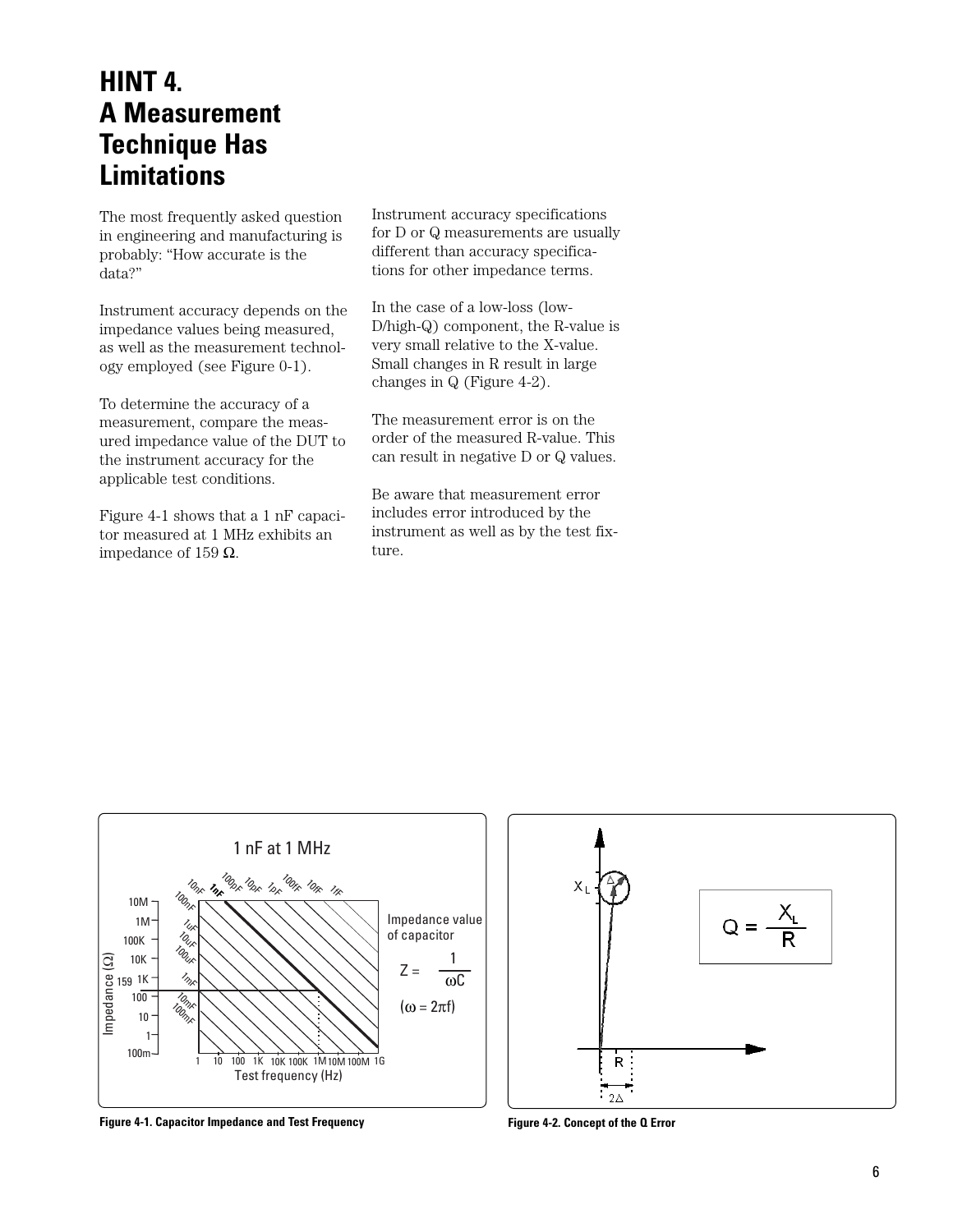### **HINT 5. Perform Calibration**

Calibration is performed to define a reference plane where the measurement accuracy is specified (Figure 5-1). Normally, calibration is performed at the instrument's test port. Corrections to raw data are based on calibration data.

A baseline calibration is performed at service centers for Auto-Balancing Bridge instruments such that the specified accuracy can be realized for a period of time (usually twelve months) regardless of the instrument settings. With these instruments, operators do not require calibration standards.

Baseline calibration for non-Auto-Balancing Bridge instruments requires that a set of calibration standards be used after instrument initialization and setup. This hint provides information that may be helpful when using calibration standards to establish calibration for these instruments.

Some instruments offer the choice of fixed-mode or user-mode calibration. Fixed-mode calibration measures calibration standards at predetermined (fixed) frequencies. Calibration data for frequencies between the fixed, calibrated points are interpolated.

Fixed-mode calibration sometimes results in interpolation errors at frequencies between the fixed, calibrated points. At higher frequencies, these errors can be substantial.

User-mode calibration measures calibration standards at the same frequency points the user has selected for a particular measurement. There can be no interpolation errors associated with user-mode calibration.

It is important to recognize that the operator-established calibration is valid only for the test conditions (instrument state) under which calibration is performed.

![](_page_6_Figure_8.jpeg)

**Figure 5-1. Calibration Plane**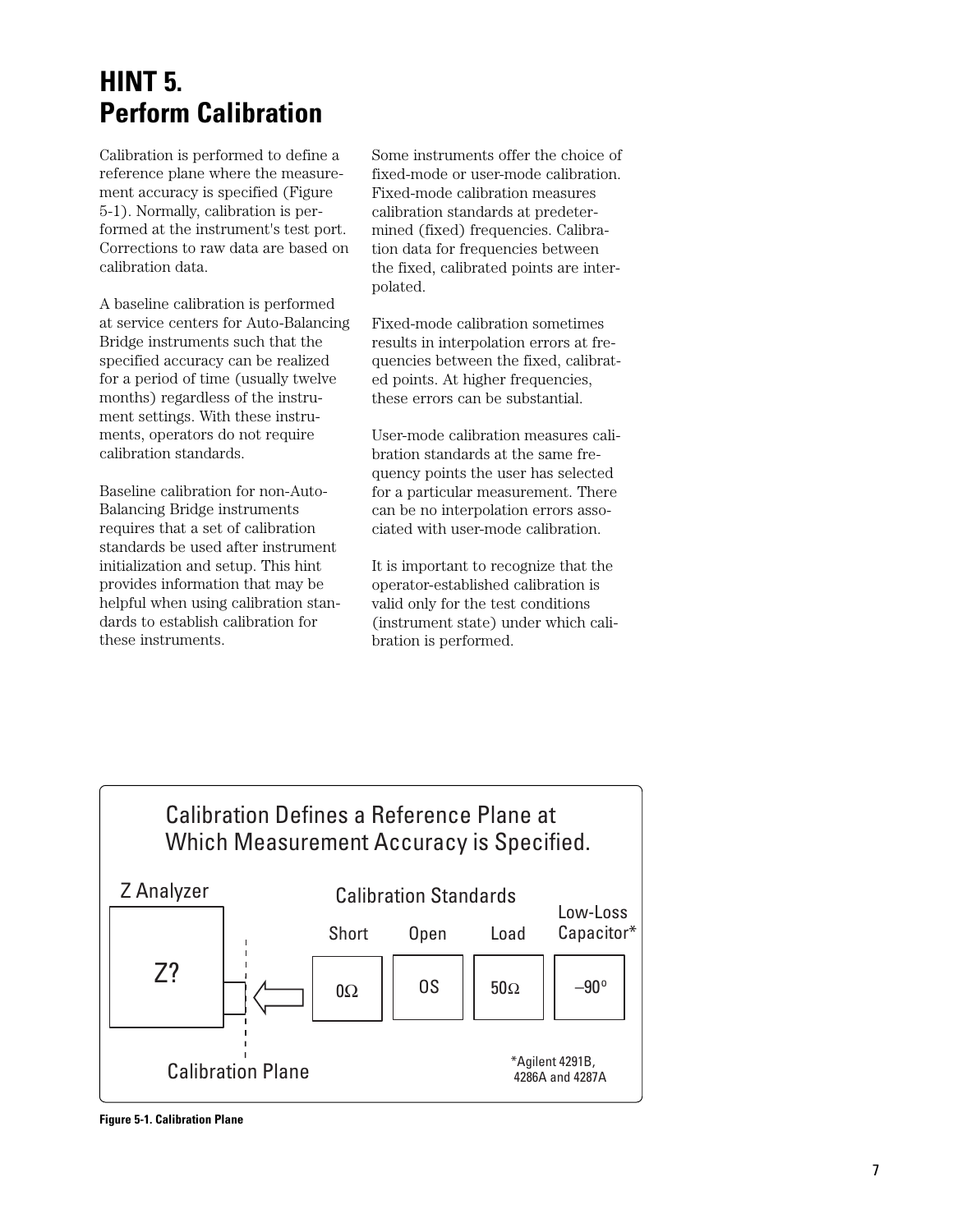### **HINT 6. Perform Compensation**

Compensation is not the same as calibration. The effectiveness of compensation depends on the instrument calibration accuracy, therefore compensation must be performed after calibration has been completed.

When a device is directly connected to the calibration plane, the instrument can measure within a specified measurement accuracy. Since a test fixture or adapter is usually connected between the calibration plane and the device, the residual impedance of the interface must be compensated for to perform accurate measurements.

Additional measurement error introduced by a test fixture or adapter can be substantial. The total measurement accuracy consists of the instrument accuracy plus the error from sources that exist between the DUT and the calibration plane.

It is important to verify that error compensation is working properly. In general, the impedance value for an open condition should be greater than 100 times the impedance of the DUT. In general, the impedance value for a short condition should be less than 1/100 the impedance of the DUT.

Open compensation reduces or eliminates stray capacitance, while short compensation reduces or eliminates the unwanted resistance and inductance of fixturing.

When performing an open or a short measurement, keep the distance between the UNKNOWN terminals the same as when the DUT is contacted. This keeps parasitic impedance the same as when measurements are performed.

Perform load compensation when the measurement port is extended a non-standard distance, the configuration uses additional passive circuits/components (for example, a balun, attenuator, or filter), or when a scanner is used. The impedance value of the load must be accurately known. A load should be selected that is similar in impedance (at all test conditions) and form-factor to the DUT. Use a stable resistor or capacitor as the LOAD device.

It is practical to measure a load using open/short compensation and a non-extended fixture to determine the load impedance. The values measured can then be input as compensation standard values.

![](_page_7_Figure_9.jpeg)

**Figure 6-1. OPEN/SHORT Compensation**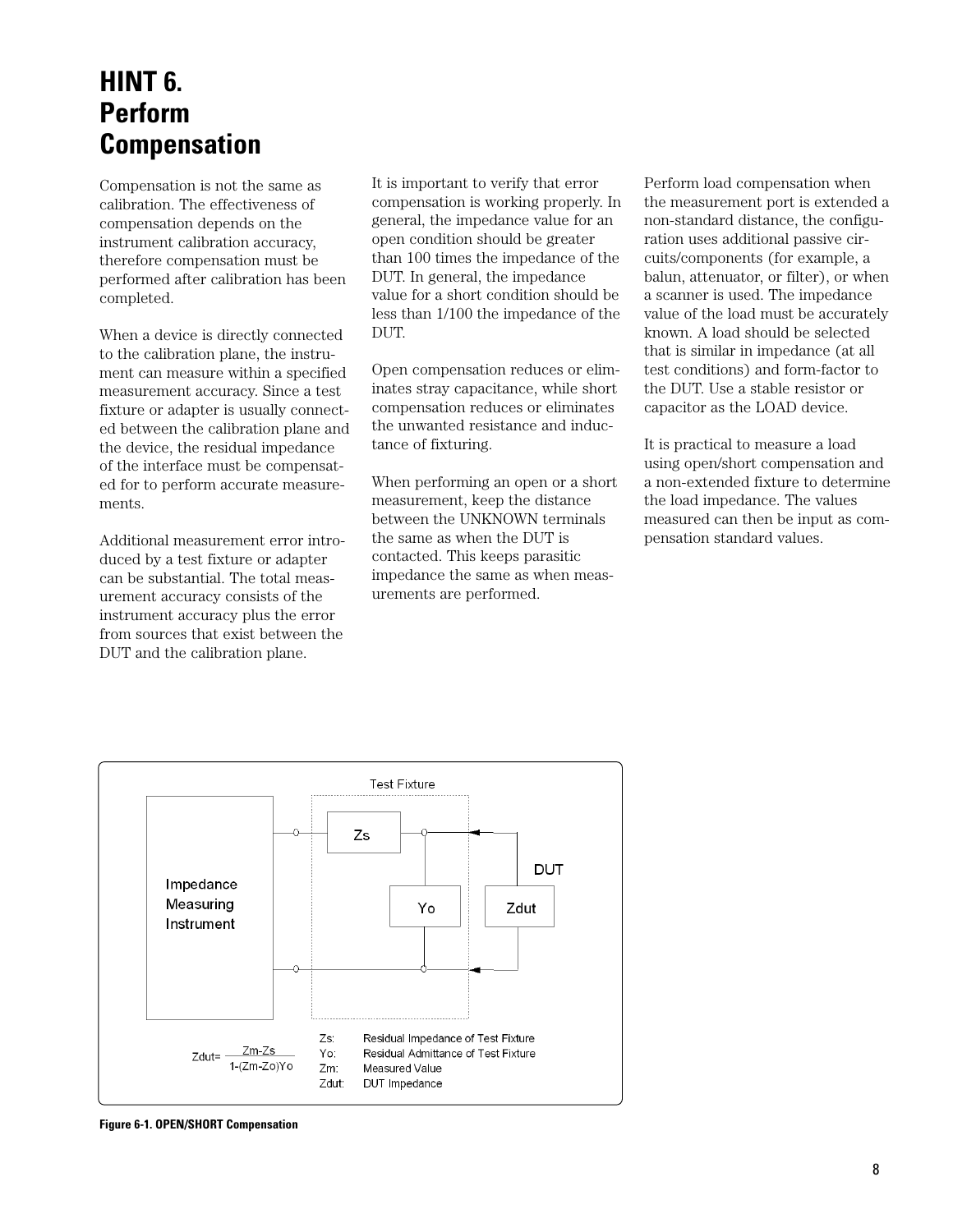### **HINT 7. Understanding Phase Shift and Port Extension Effects**

Cable length correction, port extension, or electrical delay is used to extend or rotate the calibration plane to the end of a cable or the surface of a fixture. This correction reduces or eliminates phase shift error in the measurement circuit.

When the measurement port is extended away from the calibration plane (Figure 7-1), the electrical characteristics of the cable affect the total measurement performance. To reduce the resulting effects:

- Make measurement cables as short as possible.
- Use well-shielded, coaxial cables to prevent influence from external noise.
- Use low-loss coaxial cables to keep from degrading accuracy, since the port extension method assumes lossless cable.

A phase-shift-induced error occurs due to the test fixture, which can not be reduced using OPEN/ SHORT compensation.

When working in the RF region, calibration should be performed at the end of an extension cable. If calibration standards cannot be inserted, port extension can be used in this region for short and well-characterized distances.

When using the Auto-Balancing Bridge technique with non-standard cables or extensions, open/short/load compensation should be performed at the terminus of an extension or fixture. Auto-Balancing Bridge products use cable length compensation for standardized test cables (1, 2, or 4 meters). At the terminus of the standardized extension cable, the shields should normally be connected together.

Port extension in any form has limitations. Since any extension will contribute to losses in the measurement circuit and/or phase error, it is imperative that the limitations of the measurement technique be fully understood prior to configuring an extension.

![](_page_8_Figure_10.jpeg)

**Figure 7-1. Measurement Port Extension**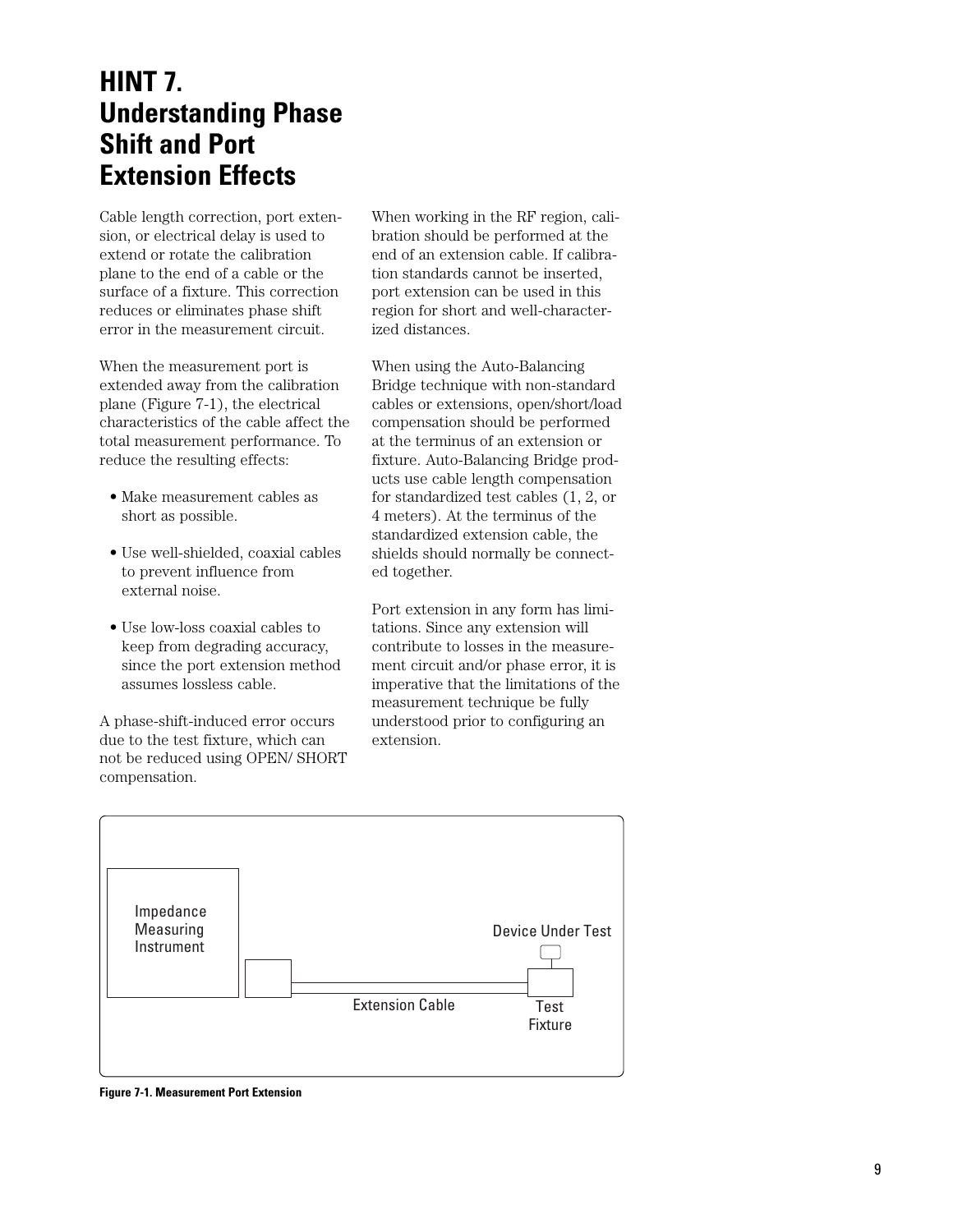### **HINT 8. Fixture and Connector Care**

High-quality electrical connections insure the capability to make precise measurements. At every connection, the characteristics of the mating surfaces vary with the quality of connection. An impedance mismatch at mating surfaces will influence propagation of the test signal.

Attention should be paid to the mating surfaces of test ports, adapters, calibration standards, fixture connectors, and test fixtures. The quality of connections depends on the following:

- composition
- technique
- maintenance
- cleanliness
- storage

#### *Composition*

It has been said that a chain is as strong as the weakest link. The same is true for a measurement system. If low-quality cables, adapters or fixtures are used in a test system, the overall quality of the system is reduced to that of the lowest-quality interface.

#### *Technique*

The use of a torque wrench and common sense insures that damage does not occur when making repeated connections. Damage includes scratching and deformation of the mating surfaces.

#### *Maintenance*

Many mating surfaces are designed to allow for the replacement of parts that degrade with use. If a mating surface cannot be repaired, regularly scheduled replacement is advised.

#### *Cleanliness*

The use of non-corrosive/nondestructive solvents (such as de-ionized water and pure isopropyl alcohol) and lint-free wipes insures that the impedance at mating surfaces is not influenced by residual oils or other impurities. Note that some plastics are denatured with the use of isopropyl alchohol.

#### *Storage*

If a case is not provided with an accessory, plastic caps should be used to cover and protect all mating surfaces when not in use.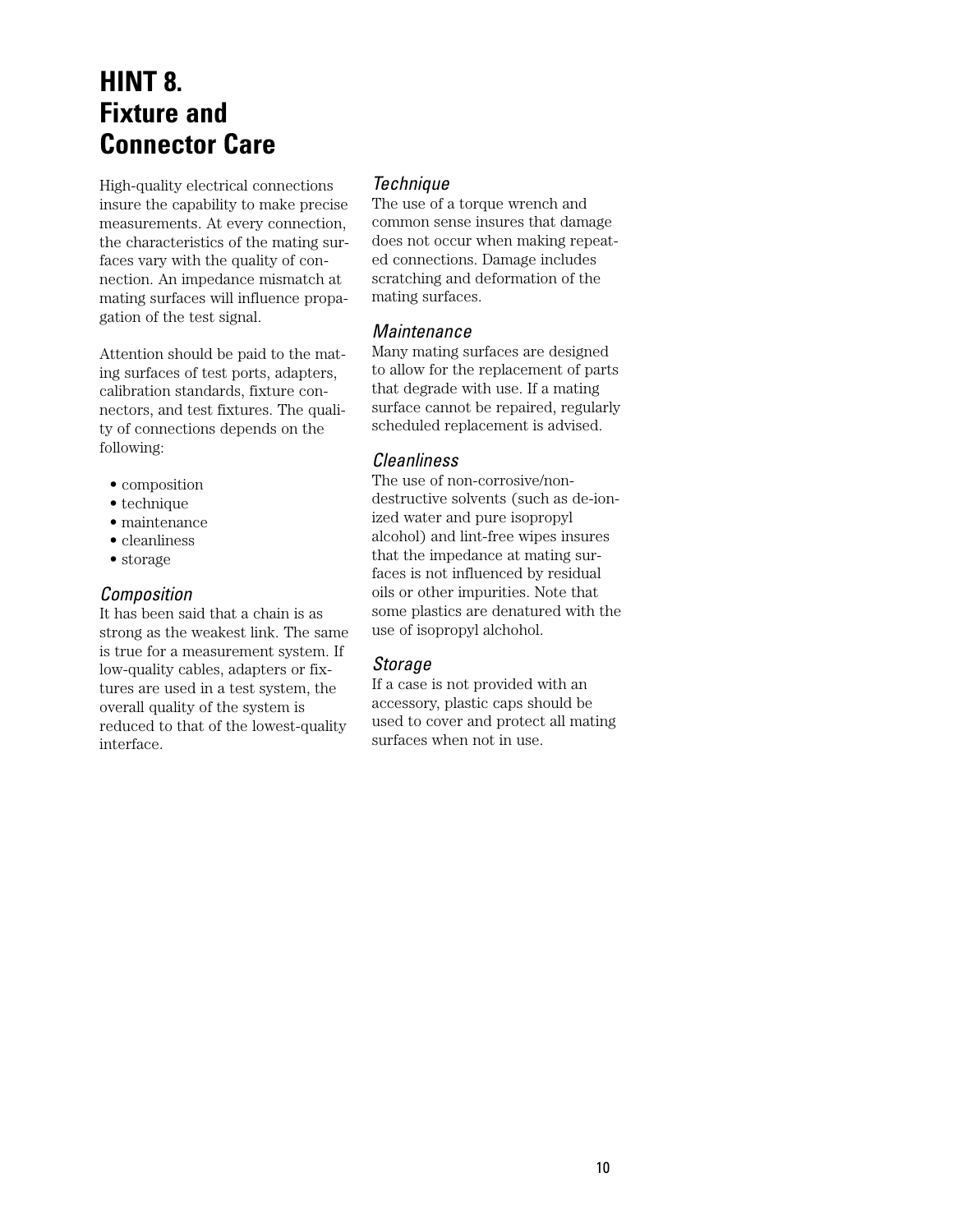## **Agilent Technologies' Impedance Product Lineup**

Agilent offers the widest selection of impedance measuring equipment for your applications. An overview of these instruments is given below. For more information, refer to the product literature listed at the end of this note.

### **LCR Meters**

LCR meters can easily and accurately evaluate components such as capacitors, inductors, transformers and electromechanical devices. The ability of these instruments to apply specific measurement conditions (such as test frequency and signal level) is important in the R&D, production test and QA environments.

![](_page_10_Picture_4.jpeg)

### **Impedance Analyzers**

Agilent impedance analyzers can measure characteristic changes in component performance resulting from changes in specific measurement conditions. The characteristic changes in performance can be displayed in a graphical format. These analyzers provide sophisticated functions, such as markers and

programming, which ease evaluation of measurement results. They also have features that enable characteristic evaluations for R&D, as well as reliability evaluations (including temperature characteristics) for QA purposes.

![](_page_10_Picture_8.jpeg)

### **Network Analyzers**

Network analyzers allow impedance measurements at RF and microwave frequencies using the Transmission/ Reflection technique. Their graphical displays have markers and programming functions that simplify the analysis of measurement results. Agilent network analyzers are suitable for both R & D and QA use.

![](_page_10_Picture_11.jpeg)

### **Combination Analyzers**

Combination analyzers from Agilent provide three capabilities—vector network, spectrum and impedance measurements—in one box. These instruments deliver broad functionality to engineers over a wide range of applications from circuit design to component evaluation.

![](_page_10_Picture_14.jpeg)